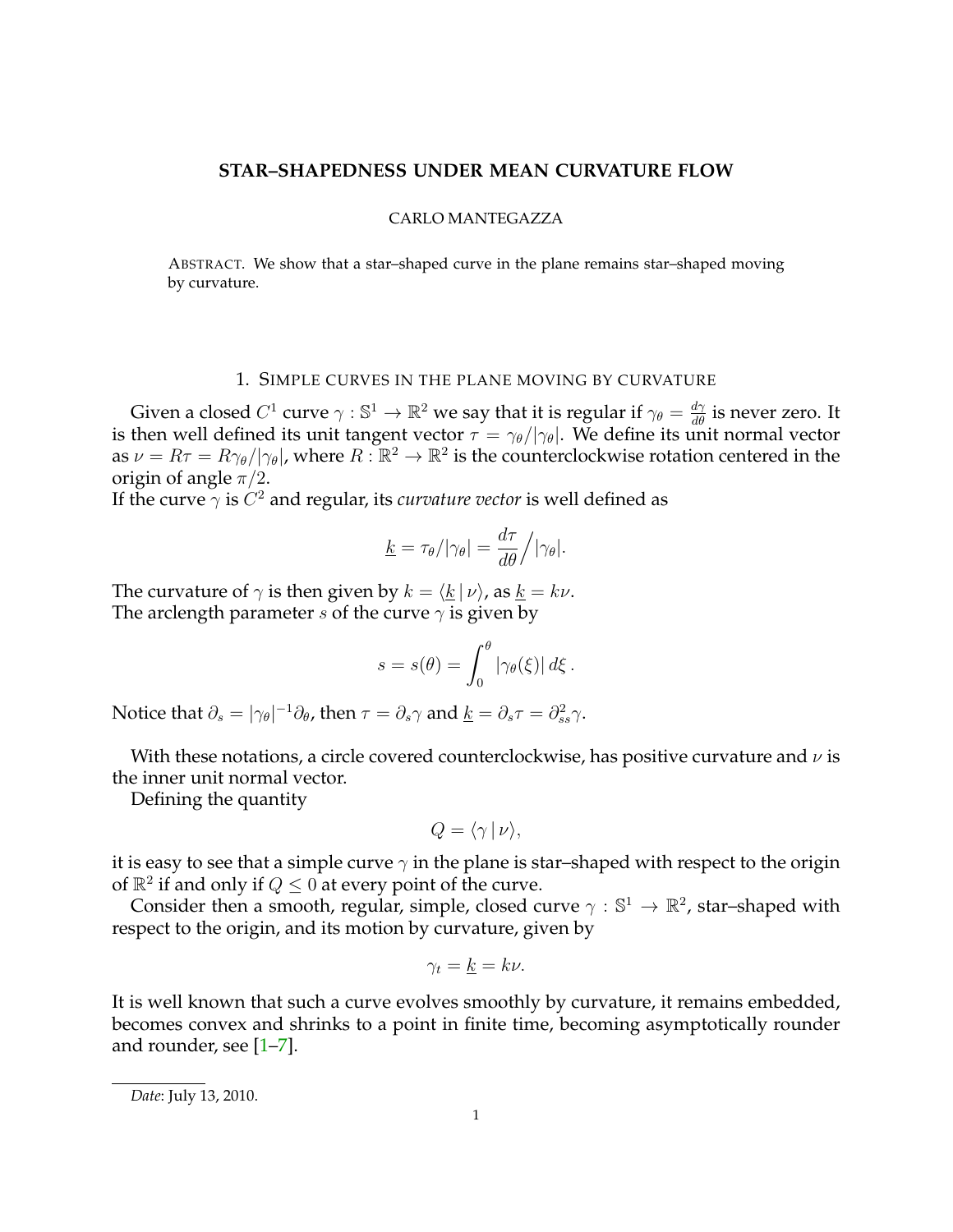We compute the evolution equation for the quantity Q during the flow. As  $\partial_t \tau = k_s \nu$ and  $\partial_t \nu = \partial_t R \tau = -k_s \tau$ , we have

$$
\partial_t Q - \partial_{ss}^2 Q = \langle \gamma_t | \nu \rangle + \langle \gamma | \partial_t \nu \rangle - \langle \gamma_{ss} | \nu \rangle - \langle \gamma | \partial_{ss}^2 \nu \rangle - 2 \langle \gamma_s | \partial_s \nu \rangle
$$
  
=  $k - k_s \langle \gamma | \tau \rangle - k + \langle \gamma | k_s \tau + k^2 \nu \rangle + 2k$   
=  $2k + Qk^2$ 

and

$$
\partial_s Q = \langle \gamma_s | \nu \rangle + \langle \gamma | \partial_s \nu \rangle = \langle \tau | \nu \rangle - k \langle \gamma | \tau \rangle = -k \langle \gamma | \tau \rangle.
$$

If the initial curve  $\gamma$  is star–shaped with respect to the origin  $O \in \mathbb{R}^2$ , we have  $Q \leq 0$ , then, if at some time t and point  $\gamma(\theta, t)$ , we have  $Q = 0$ , at such point there holds

$$
0 = \partial_s Q = -k \langle \gamma | \tau \rangle
$$

and

$$
0 \le \partial_t Q - \partial_{ss}^2 Q = 2k + Qk^2 = 2k.
$$

If  $O \neq \gamma(\theta, t)$ , for instance if the open region bounded by the curve  $\gamma$  at time t contains the origin of  $\mathbb{R}^2$ , we have  $\gamma(\theta, t) \neq 0$ , and being  $Q = \langle \gamma | \nu \rangle = 0$  at such point, there must be  $\langle\gamma\ket{\tau}\neq 0$ , hence,  $k$  is zero. It follows that  $\partial_tQ-\partial_{ss}^2Q=0$  and we can conclude by the maximum principle that  $Q$  stays nonpositive during the flow, hence the curve remains star–shaped with respect to the origin.

Since the flow by curvature is translation invariant, we have the following conclusion.

**Theorem 1.1.** An initial smooth, regular, simple closed curve  $\gamma : \mathbb{S}^1 \to \mathbb{R}^2$ , star–shaped with re*spect to a point* P*, remains star–shaped under its motion by curvature, till the point* P *is contained in the open region of the plane bounded by the evolving curve.*

**Problem.** Despite this theorem, we do not know if the property of star-shapedness (in general, not *with respect to a fixed point*) is actually preserved under the motion by curvature of a simple closed curve in the plane.

# 2. HIGHER DIMENSION

By a little bit more involved, but straightforward, computation (see [\[8\]](#page-2-2) for the formulas), it can be seen that for an *n*-dimensional hypersurface  $\varphi : M \times [0,T) \to \mathbb{R}^{n+1}$  moving by curvature, the analogous quantity

$$
Q=\langle\varphi\,|\,\nu\rangle,
$$

satisfies the parabolic equation

$$
\partial_t Q - \Delta Q = 2H + Q|A|^2
$$

and

$$
\nabla Q = -G(\pi^M \varphi),
$$

where A is the second fundamental form, G is the Gauss operator of M and  $\pi^M$  is the projection on the tangent space to  $M$  (thinking of  $M_t = \varphi(M, t)$  as a submanifold of  $\mathbb{R}^{n+1}$ and identifying any tangent space  $T_pM_t$  with a hyperplane in  $\mathbb{R}^{n+1}$ ).